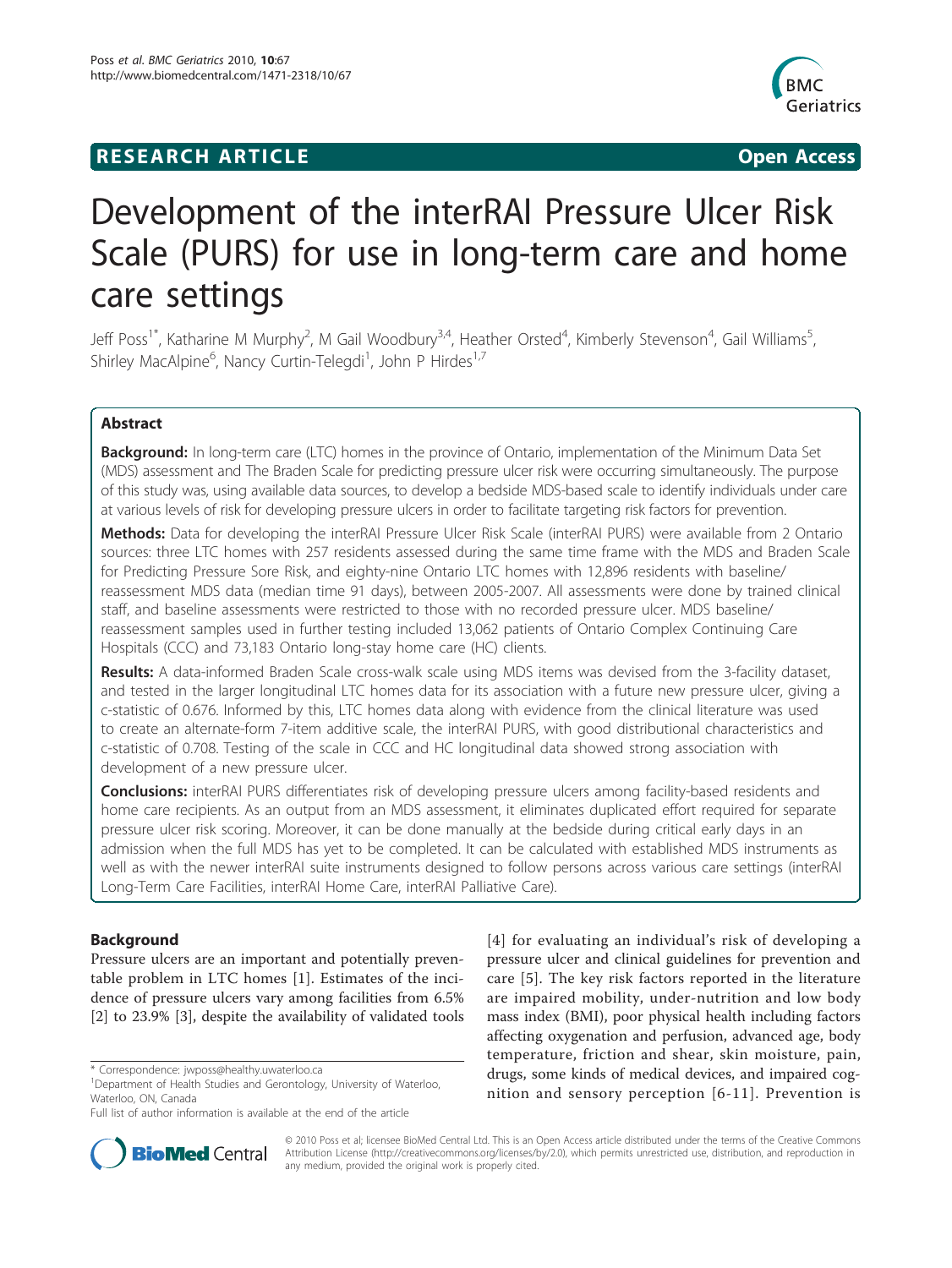important for protecting or improving quality of life but is often costly and time consuming. Therefore, it must be carefully targeted based on risk factors for the outcome of interest [\[12\]](#page-8-0). As illustrated by the development and implementation of quality measures [[13\]](#page-8-0) for determining the quality of long-term care, pressure ulcer prevention has become a major focus of quality improvement initiatives across the US and Canada [[1,14\]](#page-8-0).

In 2007 the Ontario Ministry of Health and Long-Term Care sponsored the implementation of a Pressure Ulcer Awareness and Prevention Program (PUAP Program) by the Canadian Association of Wound Care (CAWC) in Ontario LTC homes. The basis of the PUAP Program is risk assessment and intervention using the Braden Scale[[4\]](#page-8-0). Within the program LTC staff complete the Braden Scale at admission, then every week for four weeks and quarterly thereafter [[5\]](#page-8-0), or more frequently if a change in health status occurs. Resources and plan of care are based on a resident's risk level and individual sub-scale scores. Completing both the mandated MDS [\[15\]](#page-8-0) and the Braden Scale presented LTC home staff with considerable assessment and paperwork burden, often perceived as duplicated effort. This perception may place the PUAP at potential risk of facility non-adherence to protocols, and residents at risk of pressure ulcer development.

Few studies have been published that examine the Braden Scale and the MDS together. A chart review of 8 US homes in which MDS and Braden Scale data were available compared the Braden Scale and the MDS Resident Assessment Protocol (RAP), concluding that there was good potential for MDS information to take the place of the Braden Scale [[16\]](#page-8-0). An examination of MDS items and Braden Scale domains indicated that some Braden Scale domains are not welloperationalized in the MDS (nutritional status and friction/shear), and some that are available (sensory perception items) are not used in the pressure ulcer RAP [\[17\]](#page-8-0). Braden Scale data were collected along with MDS data in the National Pressure Ulcer Long-Term Care Study, with MDS items used primarily as descriptor variables [[18](#page-8-0)].

The purpose of this study was to examine the potential of the MDS assessment, mandated for use in Ontario LTC homes, to inform the risk for pressure ulcers. Specifically, the study sought to simulate Braden Scale domains with MDS items, using clinical expert input, and use this as a starting point to develop a bedside MDS-based scale to identify LTC home residents at various levels of risk for developing pressure ulcers, in order to facilitate targeting of risk factors for prevention.

## Methods

## **Instruments**

The Resident Assessment Instrument (RAI), developed in response to 1987 US Nursing Home Reform laws, aims to provide a comprehensive assessment of nursing home residents [[15](#page-8-0)]. The cornerstone of the RAI is the MDS, a uniform, standardized, computerized tool for assessing multiple domains of a person's physical, social and psychological health and function, including skin integrity, number and stage of pressure ulcer(s) and typical risk factors for pressure ulcer development noted in the literature [\[2](#page-8-0)]. The MDS assessment tool has received extensive reliability and validity testing [\[19\]](#page-8-0). The RAI User's Manual directs nursing home staff to complete a full MDS evaluation of each resident by admission day 14, annually, and upon major change in functioning, with a subset of items completed quarterly [[20\]](#page-8-0). The RAI also includes eighteen RAPs that are triggered by specific MDS item responses. RAPs provide clinicians with support for conducting a more in-depth assessment for prevention and care planning of potential or actual problems, such as Pressure Ulcers [[21\]](#page-8-0). These RAPs have recently been updated as part of an international effort to combine new knowledge gained from the use of the RAI around the globe with current best practice guidelines in a variety of areas including pressure ulcers [[22\]](#page-8-0).

RAI Version 2.0 has been utilized in the US since 1996, and Ontario LTC homes began implementing it as the standard of care in 2005. It has been translated into 18 languages and is used internationally for care planning, facility management, needs assessment, policy development, quality improvement and benchmarking, reimbursement, research, or service eligibility, making it the most widely used comprehensive assessment instrument world-wide. An updated version has recently been completed by the interRAI research network [\(http://](http://www.interrai.org) [www.interrai.org\)](http://www.interrai.org) [\[23\]](#page-8-0).

The Braden Scale for Predicting Pressure Sore Risk [[4](#page-8-0)] is likely the most widely used tool in facility-wide pressure ulcer prevention programs in North America. The Braden Scale is a summary measure comprised of six sub-scales for measuring an individual's functional determinants of pressure and tolerance of tissues to withstand pressure. Each of the six subscales (activity, mobility, sensory perception, nutrition, moisture, and friction and shear) is scored 1 (least favourable) to 4 (most favourable), with the exception of friction and shear which is scored from 1 to 3. Scores can range from 6 to 23; lower scores are associated with higher risk for developing pressure ulcers.

Risk assessment tools, including the Braden Scale, have been criticized for their generally weak properties [[24](#page-9-0)], although among tools with published findings, a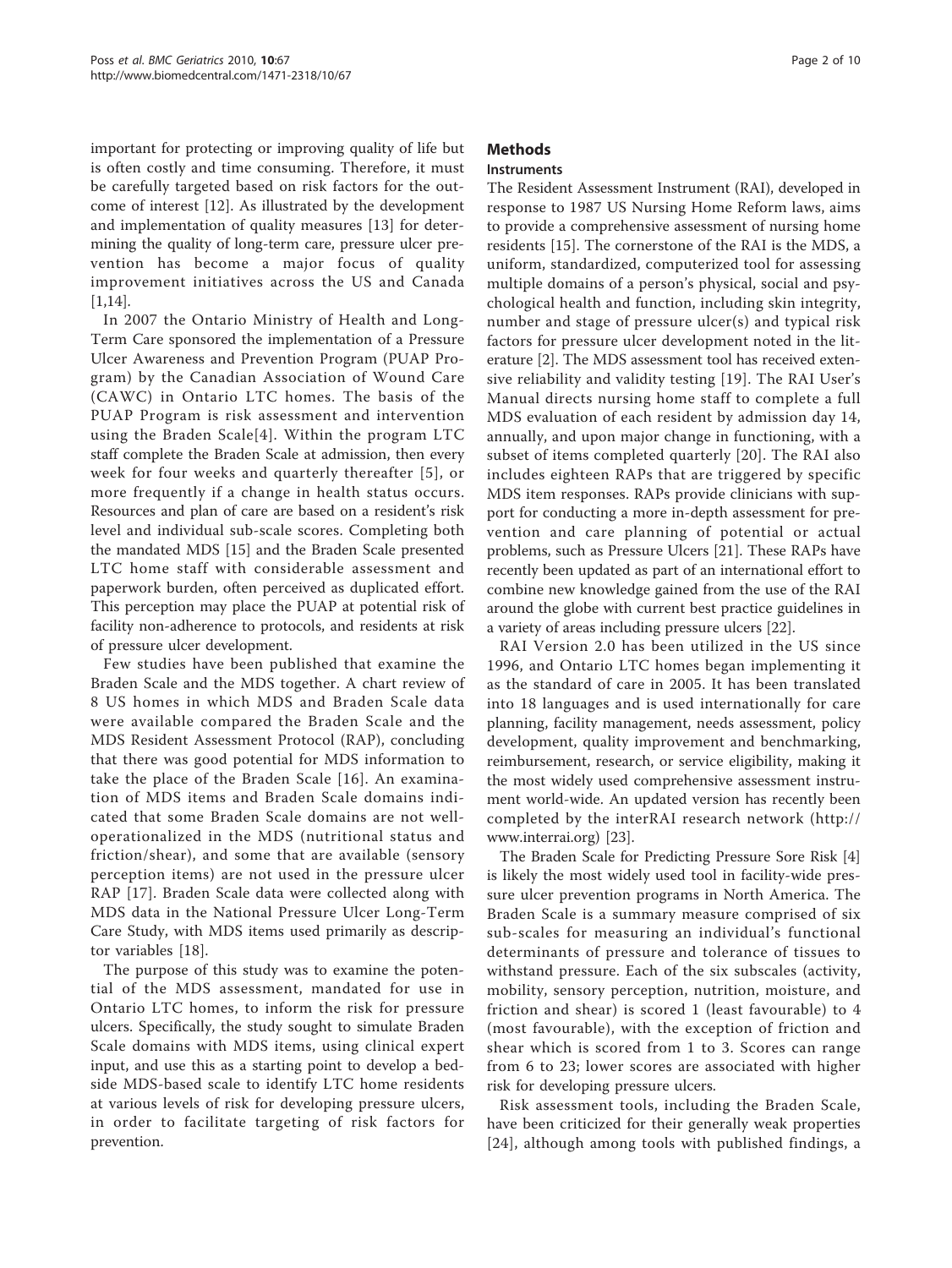recent review article found the Braden Scale to perform better than others [[25\]](#page-9-0). The Braden Scale domains of nutrition and sensory perception have been shown to have poor reliability [[26](#page-9-0)]. It is notable that there is a lack of good evidence that the use of any pressure ulcer risk scale actually reduces pressure ulcers in clinical practice [\[27\]](#page-9-0).

#### Study Overview

The goal of this work was to investigate the possibility of an MDS-informed pressure ulcer risk scale that could eliminate duplicated assessment burden. Being the product of three parties (wound care education, government health care administration, health research), the investigation was often formative in nature, characterized by several phases:

1) Identification of existing LTC homes (a small convenience sample) where both Braden Scale and MDS data were collected concurrently, and using wound care expertise along with evidence from these data to map the Braden Scale using MDS items,

2) Testing the ability of this mapped Braden Scale to predict a new pressure ulcer among those without a pressure ulcer, in a much larger sample,

3) Consideration of other MDS items that might improve predictive performance.

#### Setting and Subjects

Beginning in 2005, Ontario LTC homes volunteered to implement the MDS assessment as standard practice, with groups of homes receiving training and support in a phased roll-out to all homes in the province. By the fall of 2007, 89 of the province's more than 600 homes had submitted MDS data to the national reporting system at the Canadian Institute for Health Information (CIHI). Data included an admission or baseline MDS assessment of each resident having a stay of 14 days or longer, and subsequent reassessments every 90 days (or earlier in the case of a clinically significant change in health or functional status). A total of 72,602 assessments, with a resident identifier allowing longitudinal linkage but keeping identity anonymous, were available for analysis. From these data, an analytic dataset was created of all unique individuals using their baseline assessment/reassessment pair, for a total of 14,083, of which  $91.6\%$  (n = 12,896) had no recorded pressure ulcer at the baseline assessment. The median time between assessments was 91 days.

Three LTC homes were identified as collecting Braden Scale scores and MDS assessment data. The Braden Scale information included the 6 sub-scores and were captured electronically and linked through a non-real-world identifier to extracted MDS data, yielding a dataset of 257 cases. The median time difference between MDS and Braden Scale assessments was 9 days.

In addition to the derivation data from Ontario LTC homes, data from other settings were drawn from holdings available to interRAI researchers, in order to test pressure ulcer prediction. Ontario CCC hospital MDS assessments were drawn from 2002 to 2007. This population differs from Ontario LTC home residents, primarily in that they tend to have shorter stays, require post-acute care, are more clinically unstable, and are more likely to receive rehabilitation services. A baseline assessment/reassessment sample was constructed using the same methodology as for LTC homes, resulting in a sample of 17,956, of which 72.7% (n = 13,062) had no recorded pressure ulcer at baseline. Also of interest are long-stay home care clients assessed with the RAI-Home Care (RAI-HC) [[28](#page-9-0)] by Ontario home care case managers as part of routine clinical practice. A sample of community-assessed clients was drawn using a similar baseline assessment/reassessment approach, resulting in 76,068 clients, of which 96.2% (n = 73,183) had no recorded pressure ulcer at baseline. A subset of these home care clients assessed in acute care hospital and identified for long-term care placement was identified for comparison. In addition, a cross-sectional research sample assessed using the interRAI Palliative Care instrument [[29](#page-9-0)] was available ( $n = 988$ ), to explore the characteristics of community-dwelling palliative clients and pressure ulcers in Ontario.

#### MDS Assessment of Pressure Ulcers

Assessors trained in the MDS record the presence, stage, and number of pressure ulcers in the last 7 days. Ulcers were staged by the following criteria: (1) persistent area of redness (without a break in the skin) that does not disappear when pressure is relieved, (2) a partial thickness loss of skin layers that presents clinically as an abrasion, blister or shallow crater, (3) a full thickness of skin is lost, exposing subcutaneous tissues (presents as a deep crater with or without undermining adjacent tissue), and (4) a full thickness of skin and subcutaneous tissue is lost, exposing muscle or bone [[20\]](#page-8-0).

#### Analysis

For the matched Braden Scale-MDS dataset  $(n = 257)$ , Spearman rank correlations between each of the 6 Braden sub-scores and candidate MDS items and scales (identified in a series of telephone meetings among the three parties) were examined in order to inform a possible cross-walk of the Braden Scale to the MDS. Subsequently, various constructions of a Braden Scale cross-walk were considered, informed both by clinical insight/face validity as well as strength of correlation.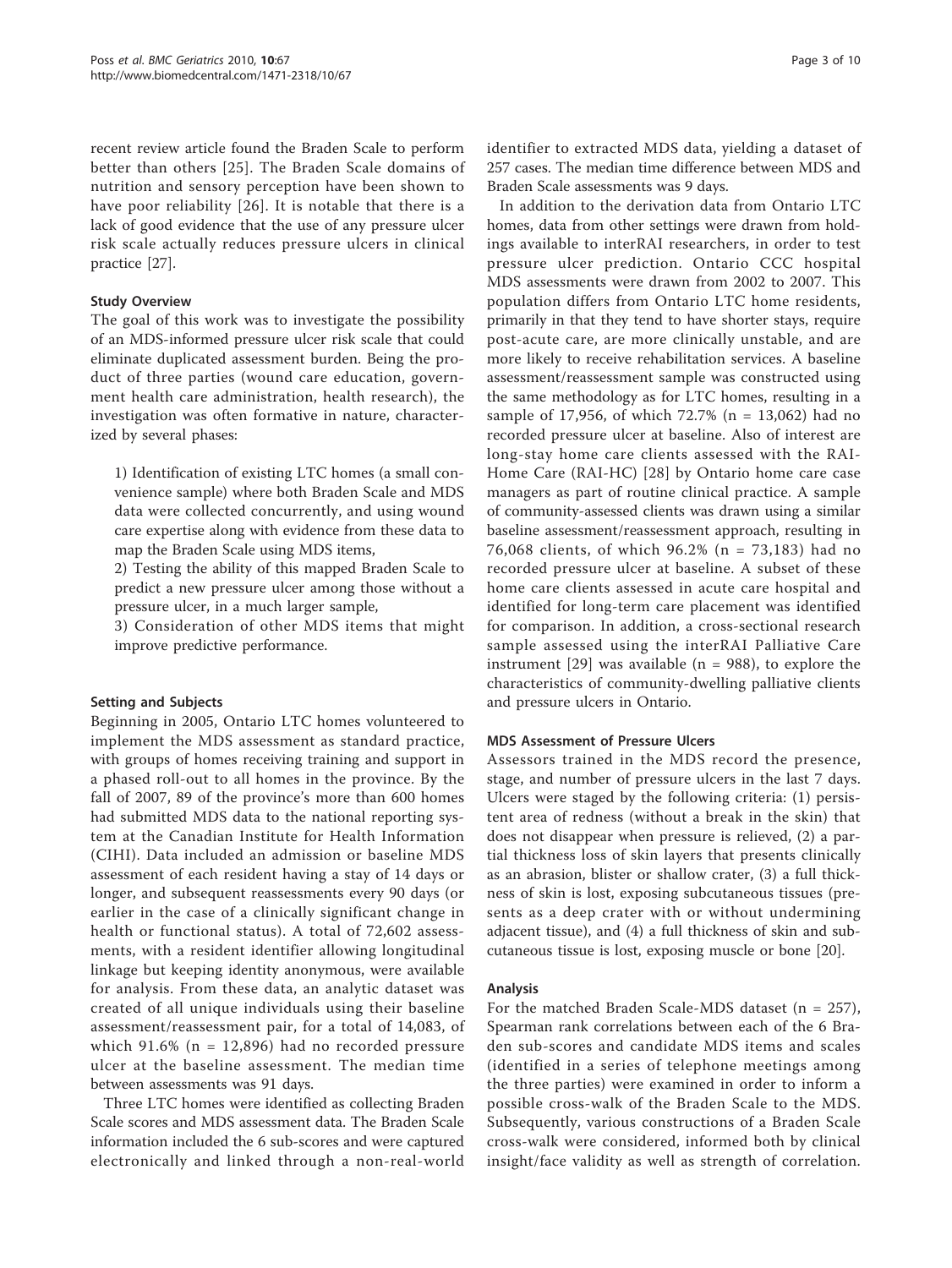The cross-walk scale versions were constructed to mimic the Braden Scale both in sub-scale and total score ranges. Insufficient pressure ulcer incidence data were available for this small dataset, so these cross-walk algorithms were applied to the larger baseline/reassessment data in LTC homes to examine performance in predicting new pressure ulcers among those without pressure ulcer at baseline. The cross-walk versions were evaluated using logistic regression, predicting a new pressure ulcer at the next quarterly assessment, with the C-statistic (area under the receiver operator characteristic curve) as the main evaluation criterion. The interpretation of the C-statistic of 0.7, for example, in this case is that a randomly chosen individual who goes on to develop a pressure ulcer is likely to have a higher scale score than a randomly chosen individual who does not develop a pressure ulcer 70% of the time. Values of 0.5 reflect no better than chance alone, and higher numbers indicate better diagnostic prediction, with a value of 1.0 being perfectly accurate [\[30](#page-9-0)]. The value of the C-statistic will be used to differentiate relative performance of differently constructed scales within the same data.

Keeping the Braden Scale findings in mind, a series of exploratory analyses was subsequently done using the larger Ontario LTC homes baseline/reassessment dataset alone, to explore if other constructions of MDS items could improve on the Braden Scale cross-walk in predicting new pressure ulcers. Here the methods included both multivariable logistic regression (to test independent effects) and decision tree modelling (to try to discover potential interaction effects), using as the dependent variable new pressure ulcer at reassessment among those without a pressure ulcer at baseline. Evidence from the literature and clinical expertise contributed to the refinement of these models, with the goal of a predictive scale that could be calculated using an existing MDS assessment, but also could be readily done at the bedside prior to completion of the full set of MDS items by admission day 14, or prior to a scheduled MDS reassessment. Logistic regression of new pressure ulcer was used to determine those MDS items statistically significant (at  $p = 0.05$  or below) in a multivariable, parsimonious model. These items were applied in an interactive decision tree model (with potential splits based on chi-square values for a new pressure ulcer and the candidate splitting variable) as a final step to see if alternative treatment of them might improve predictive performance.

The final scale was replicated in other interRAI instruments, here the home care and palliative care tools to examine how it was associated with incidence of pressure ulcers in other at-risk populations.

SAS and SAS Enterprise Miner Tree Desktop version 9.1.3 were used for all analyses.

Data sharing agreements allowed for the transfer of anonymized data from both CIHI and the Ontario Ministry of Health and Long-Term Care to the University of Waterloo, and ethics approval for analysis of anonymized data was in place from the Office of Research Ethics, University of Waterloo.

## Results

Characteristics of residents assessed with the Braden Scale-MDS and baseline/reassessment MDS are presented as Table [1](#page-4-0). Demographic information was unavailable for the Braden Scale sample, but the larger sample presents residents who are elderly and predominately female. In both samples more than half had substantial problems in cognition and functioning in Activities of Daily Living (ADLs).

Bivariate associations with the six Braden Scale component scores are presented in Table [2](#page-4-0). Some of the candidate items from the MDS (notably ADLs like transfer, bed mobility, walking) are highly correlated with multiple Braden Scale domains. Of the six Braden Scale domains, activity, mobility, and friction/shear have the strongest candidate items in the MDS, sensory perception and moisture are slightly lower, and nutrition lower yet. Note that the negative correlations reflect the different forms of coding between Braden Scale (higher numbers, less impairment) and MDS items (higher numbers, more impairment).

Using the best candidate single items available in each of the six domains to give weights equivalent to the Braden Scale scoring, a six-item cross-walk was constructed using the following MDS items: cognitive skills for daily decision making, bowel incontinence, walk in room, transfer, leaves food uneaten, and bed mobility. While suitable for informing a Braden cross-walk, it resulted in cell sizes that were too small for validation (i.e., prediction of a new pressure ulcer) in the sample of only 257.

Shifting to the larger baseline/reassessment dataset  $(n = 12,896)$ , the Braden Scale cross-walk total score was tested for its predictive ability, with pressure ulcer incidence ranging from about 9% down to about 1% across its scoring range from 6 (high risk) to 23 (low risk), respectively, and a c-statistic in the logistic regression model of 0.676. The receiver operator characteristic (ROC) curve is provided as Figure [1](#page-4-0). The six component items were also tested in multivariable logistic regression models to examine if they all contributed in the prediction of a new pressure ulcer at reassessment. Of the six items, cognitive skills for decision making and transfer were not significantly associated with the dependent variable when adjusting for the other four. For reasons of compatibility with the newer generation interRAI instruments, weight loss was substituted for leaves food uneaten; while the two items were only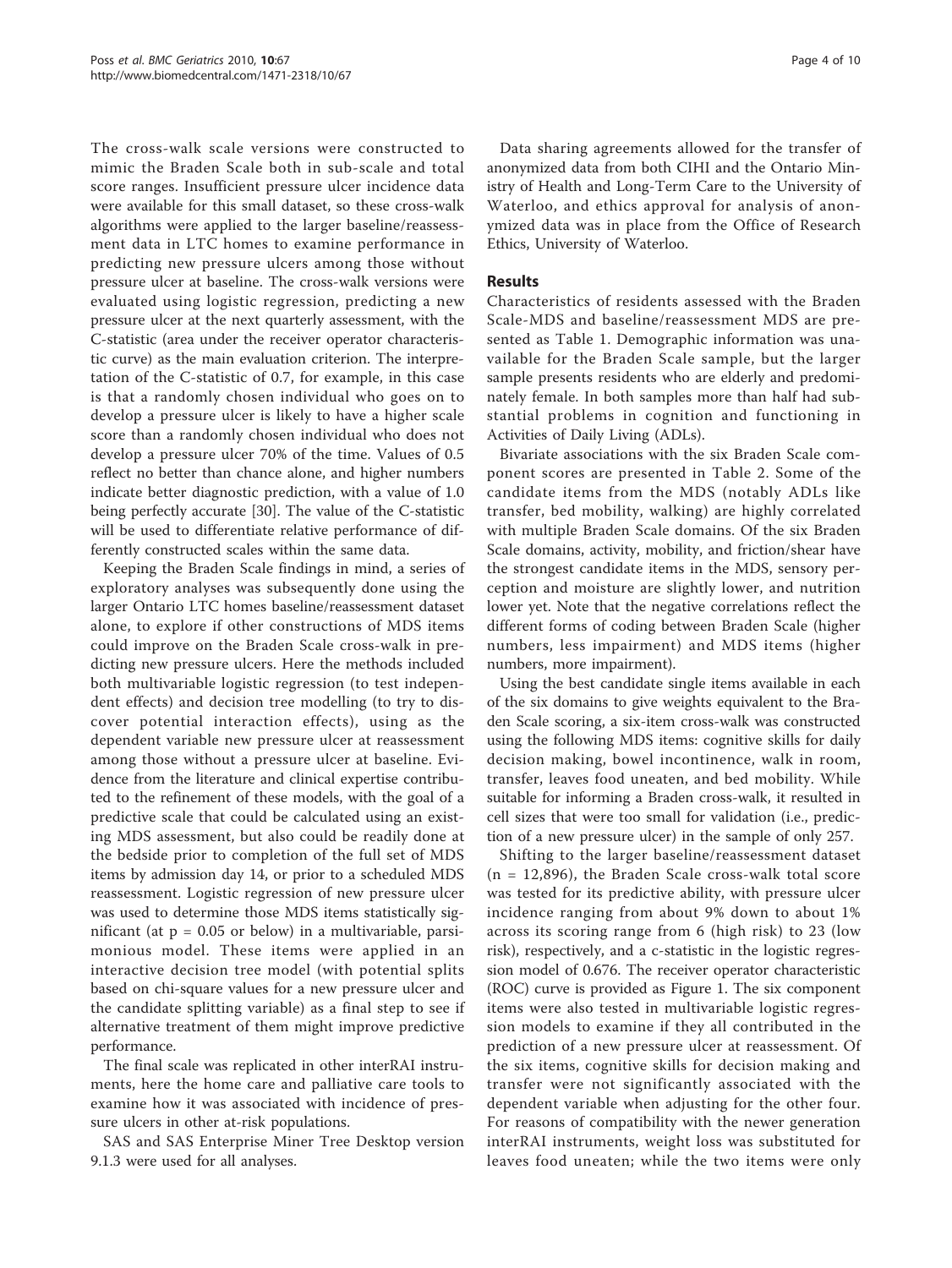<span id="page-4-0"></span>

| <b>Table 1 Characteristics of Derivation Samples from</b> |  |  |
|-----------------------------------------------------------|--|--|
| <b>Ontario Long-Term Care Homes</b>                       |  |  |

| <b>Resident Characteristic</b>                                 | <b>Braden</b><br><b>Scale</b><br>Sample<br>$(n = 257)$ | Assessment/<br>Reassessment<br>SampleM<br>$(n = 14,083)$ |
|----------------------------------------------------------------|--------------------------------------------------------|----------------------------------------------------------|
| Age                                                            |                                                        |                                                          |
| mean (std dev)                                                 | unavailable                                            | 82.2 (10.2)                                              |
| < 65                                                           |                                                        | 6.3%                                                     |
| 65-74                                                          |                                                        | 10.3%                                                    |
| 75-84                                                          |                                                        | 37.0%                                                    |
| $85+$                                                          |                                                        | 46.5%                                                    |
| Female                                                         | unavailable                                            | 69.2%                                                    |
| Median day of stay at assessment                               | 451                                                    | 475                                                      |
| Pressure ulcer (last 7 days)                                   |                                                        |                                                          |
| none                                                           | 93.4%                                                  | 91.6%                                                    |
| stage 1                                                        | 1.2%                                                   | 3.3%                                                     |
| stage 2 or higher                                              | 5.4%                                                   | 5.1%                                                     |
| Moderate cognitive impairment<br>or greater (CPS* 3+)          | 54.9%                                                  | 58.8%                                                    |
| Extensive assistance in ADL or<br>greater (ADL hierarchy** 3+) | 68.1%                                                  | 74.7%                                                    |
| CHESS*** 2+                                                    | 24.1%                                                  | 17.2%                                                    |
| Diagnoses                                                      |                                                        |                                                          |
| - Diabetes                                                     | 18.7%                                                  | 21.8%                                                    |
| - Congestive heart failure                                     | 13.3%                                                  | 11.8%                                                    |
| - Alzheimer's/related<br>dementia                              | 45.1%                                                  | 55.6%                                                    |
| - COPD                                                         | 21.8%                                                  | 12.9%                                                    |
| - Stroke                                                       | 32.3%                                                  | 20.7%                                                    |
| Braden Scale Total Score                                       |                                                        |                                                          |
| 17-23                                                          | 59.5%                                                  |                                                          |
| 15-16 (low)                                                    | 9.7%                                                   |                                                          |
| 13-14 (moderate)                                               | 13.6%                                                  |                                                          |
| 6-12 (high)                                                    | 17.1%                                                  |                                                          |
| Incidence of pressure ulcer                                    |                                                        | 3.9%                                                     |

\* CPS: Cognitive Performance Scale, possible scores 0 to 6 with higher scores indicating more severe cognitive impairment, values of 3 or greater equate to an MMSE score of approximately 15 or less

\*\* ADL Hierarchy: Activities of Daily Living Hierarchy Scale, possible scores 0 to 6 with higher scores indicating more dependence in ADL, values of 3 or greater indicate extensive assistance required

\*\*\* CHESS: Changes in Health, End-stage disease and Sign and Symptoms of medical problems, possible scores of 0 to 5 with higher scores indicating more unstable health

weakly correlated with one another, weight loss had a much stronger association with a new pressure ulcer, and it was consistent with the spirit of the Braden Scale nutrition domain.

Additional candidate items were then considered based on the literature and clinical expert input, among them indwelling catheter, urinary incontinence, endstage disease, BMI, history of pressure ulcers, daily pain, and shortness of breath. Decision tree modelling did not contribute insight that was helpful. However, several

## Table 2 Association of MDS 2.0 items with Braden Scale Subscales in Ontario Long-Term Care Homes

| <b>Braden Scale</b><br>Domain | Candidate items from MDS 2.0<br>(item code)  | Correlation<br>coefficient* |
|-------------------------------|----------------------------------------------|-----------------------------|
| Sensory<br>Perception         | cognitive skills for decision<br>making (B4) | $-0.67$                     |
|                               | transfer (G1ba)                              | $-0.62$                     |
|                               | making self understood (C4)                  | $-0.50$                     |
| Moisture                      | bowel incontinence (H1a)                     | $-0.68$                     |
|                               | bladder incontinence (H1b)                   | $-0.54$                     |
|                               | Personal hygiene (G1ja)                      | $-0.52$                     |
| Activity                      | walk in room (G1ca)                          | $-0.85$                     |
|                               | bed mobility (G1aa)                          | $-0.80$                     |
|                               | wheelchair use (G5d)                         | $-0.77$                     |
| Mobility                      | walk in room (G1ca)                          | $-0.81$                     |
|                               | transfer (G1ba)                              | $-0.81$                     |
|                               | bed mobility (G1aa)                          | $-0.77$                     |
| Nutrition                     | leaves food uneaten (K4c)                    | $-0.48$                     |
|                               | weight (K2b)                                 | 0.41                        |
|                               | body mass index (uses K2a, K2b)              | 0.38                        |
| Friction/shear                | transfer (G1ba)                              | $-0.75$                     |
|                               | bed mobility (G1aa)                          | $-0.72$                     |
|                               | walk in room (G1ca)                          | $-0.70$                     |

\*Spearman Rank Correlation (all significant at p < .0001)

interactions among candidate items were tested in the logistic models, but they did not achieve statistical significance at the.05 level. The most parsimonious model used the following independent variables: bowel incontinence, walk in room, bed mobility, weight loss, history of resolved pressure ulcers, shortness of breath, and daily pain. All were represented as dichotomous values.

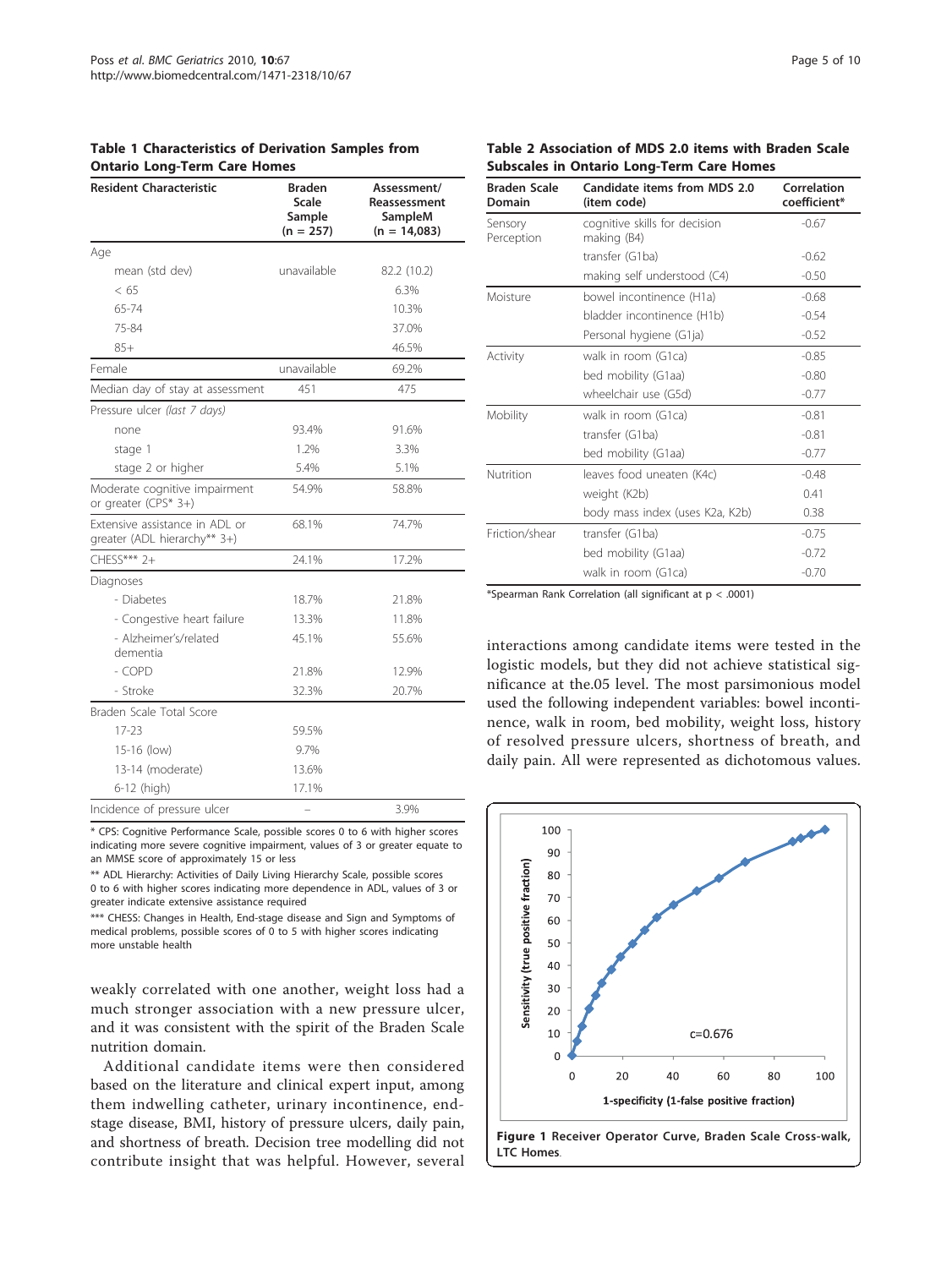| interRAI PURS items                              | Prevalence | New Pressure Ulcer: Odds Ratio (95% confidence) |                      |  |
|--------------------------------------------------|------------|-------------------------------------------------|----------------------|--|
|                                                  |            | <b>Bivariate</b>                                | Multi-variable Model |  |
| Impaired in bed mobility (G1aa = $3,4$ or 8)     | 44.1%      | $3.05$ $(2.52, 3.69)$                           | 1.66 (1.30, 2.13)    |  |
| Impaired in walking (G1ca = $3,4$ or 8)          | 50.7%      | 3.10 (2.54, 3.79)                               | 1.63 (1.26, 2.12)    |  |
| Bowel incontinence (H1a = 2,3 or 4)              | 51.1%      | 2.80 (2.30, 3.42)                               | 1.78 (1.42, 2.24)    |  |
| Weight loss $(K3a = 1)$                          | 19.7%      | 1.43 (1.16, 1.76)                               | 1.55 (1.25, 1.91)    |  |
| History of resolved pressure ulcers ( $M3 = 1$ ) | 7.8%       | 3.53 (2.74, 4.53)                               | 2.47 (1.91, 3.19)    |  |
| Daily pain $(J2a = 2)$                           | 19.3%      | 1.45 (1.18, 1.78)                               | 1.41 (1.14, 1.75)    |  |
| Shortness of breath $(J11 = 1)$                  | 6.3%       | 1.45 (1.05, 2.00)                               | 1.54 (1.11, 2.14)    |  |

Table 3 Prevalence and odds ratios for interRAI PURS scale items with incidence of pressure ulcer in Ontario Long-Term Care Homes

Item prevalence in the baseline LTC residents as well as odds ratios for new pressure ulcer at reassessment are presented in Table 3.

Of the seven items, history of resolved pressure ulcer was the strongest predictor of new pressure ulcers at follow-up in the multivariable model, with an odds ratio of 2.5. Other items had odds ratios between 1.4 and 1.8. An additive score was then constructed with history of resolved pressure ulcer counting for two points if present, and the other six items counting one if present, resulting in a scale of 0 to 8 (higher numbers representing higher risk of a new pressure ulcer at reassessment). Values of 8 were very rare (2 cases only), and were grouped with the 7's. This additive scale achieved a c-statistic of 0.708 in the model predicting new pressure ulcers. Results are shown in Table 4, Figure [2](#page-6-0) and Figure [3](#page-6-0), with increasing incidence rates and odds ratios by increasing scale value. The new scale is named the interRAI Pressure Ulcer Risk Scale (interRAI PURS).

The seven independent variables in interRAI PURS were also used in modeling new pressure ulcer using an interactive decision tree tool. Similar associations to the regression results were found, and generally parallel structures were supported among candidate tree models.

Predictive performance was slightly weaker than the additive model, with c-statistic values around 0.690, and when considering the additional complexity of scoring an algorithm or tree at the bedside, this approach was not pursued.

Applying the interRAI PURS score to Ontario CCC patients without a pressure ulcer at their initial assessment ( $n = 13,062$ ), distribution of the scale was skewed more towards the high risk end (only 20% scored 0 or 1, compared to over 41% among LTC residents). This was consistent with an overall higher pressure ulcer incidence rate of 9.7% in CCC compared to 3.9% in LTC. The scale values showed consistently higher pressure ulcer incidence with higher scores (4.4% at scale value 0, to 23.7% at scale value 7). The c-statistic in this sample was 0.607.

In long-stay home care clients, interRAI PURS is skewed more towards lower risk, with nearly three quarters of clients scoring 0 or 1. Risk of pressure ulcer incidence was in fact much lower in this population compared to either LTC or CCC at about 2.6%. The scale was able to clearly and consistently differentiate risk, with incidence rates ranging from 1.6% among those scoring 0, to 13.1% for those scoring 6 or greater. Here, the c-statistic for interRAI PURS was 0.629.

Table 4 interRAI PURS Performance Among Ontario Long-Term Care Home Residents with No Pressure Ulcer at Baseline

| interRAI PURS<br>Score | Proportion of residents<br>at baseline | Pressure ulcer rate<br>at reassessment | Odds ratio,<br>95% confidence |
|------------------------|----------------------------------------|----------------------------------------|-------------------------------|
|                        | 18.9%                                  | 0.8%                                   | Reference                     |
|                        | 22.3%                                  | 2.0%                                   | 2.53(1.53, 4.16)              |
|                        | 17.9%                                  | 3.3%                                   | 4.21 (2.59, 6.83)             |
|                        | 24.0%                                  | 5.4%                                   | 7.11 (4.50, 11.23)            |
| $\overline{4}$         | 10.1%                                  | 9.0%                                   | 12.28 (7.65, 19.72)           |
|                        | 4.7%                                   | 9.9%                                   | 13.62 (8.01, 23.14)           |
| 6                      | 1.8%                                   | 14.2%                                  | 20.53 (11.09, 38.01)          |
| $7 - 8$                | 0.3%                                   | 21.1%                                  | 33.11 (10.14, 108.13)         |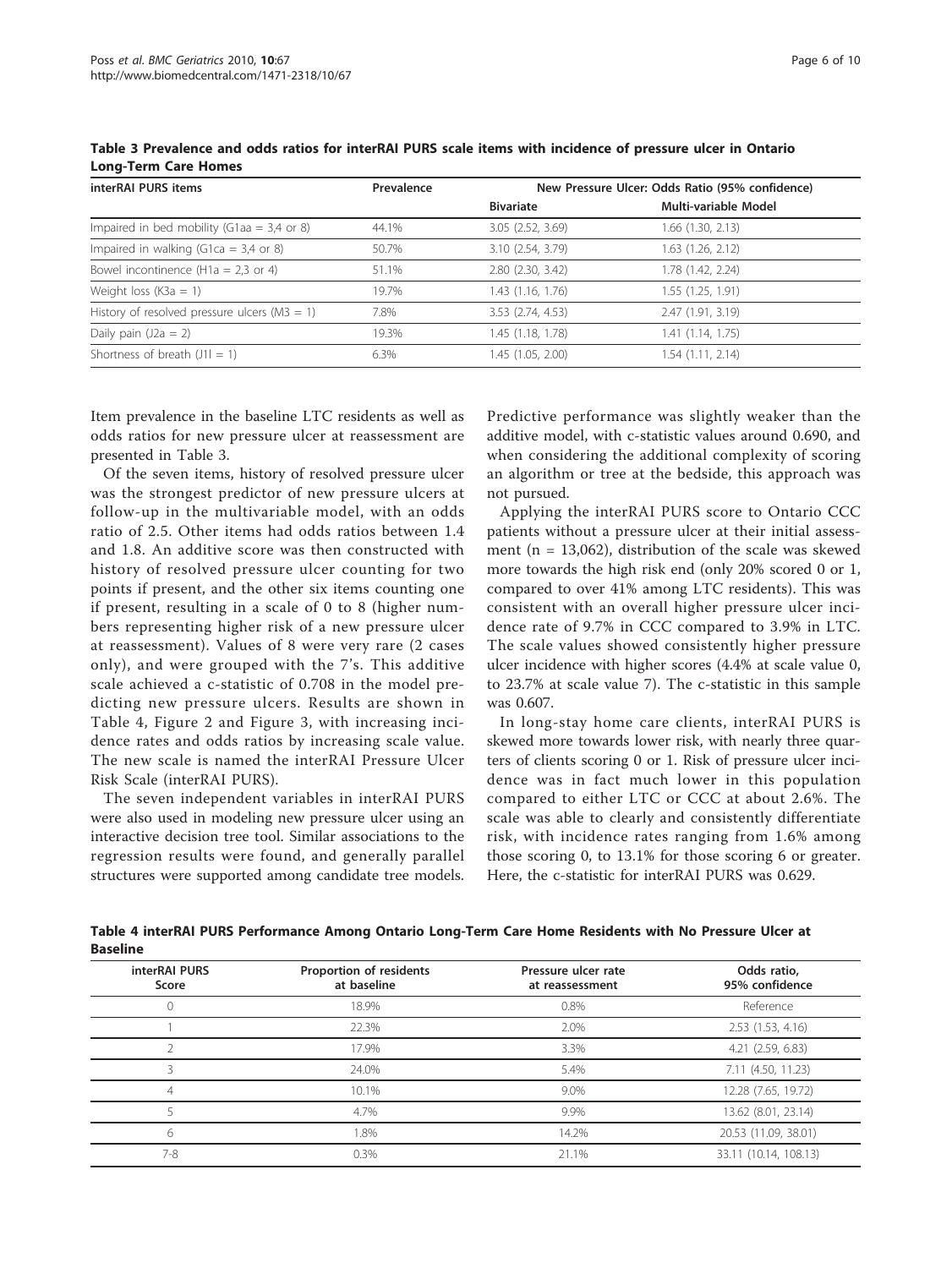<span id="page-6-0"></span>

Standardized MDS assessment information supports an examination of how the interRAI PURS scale distributes in multiple settings, and this is presented as Table [5](#page-7-0). As one moves from community-dwelling home care clients, LTC facility residents, community-based palliative care clients, hospital-assessed LTC-bound patients to CCC patients there is a clear shift in interRAI PURS distributions towards higher risk scores as well as higher incidence. Pressure ulcer incidence information is not available for palliative care and hospital-assessed individuals, but this summary provides an indication of concurrent validity whereby prevalence of pressure ulcers in various settings is associated with risk as measured with the interRAI PURS scale. It should be noted that this table presents distribution of the interRAI PURS across all assessed individuals, including those with pressure ulcers, as opposed to the baseline/reassessment samples that included only individuals without pressure ulcers at the baseline assessment.

## **Discussion**

interRAI PURS provides an estimate of graded risk for developing a pressure ulcer among individuals who do not present with a pressure ulcer at the time of assessment. It can be calculated using a completed MDS assessment, presumably as a computer-generated output similar to other MDS-based scales and clinical assessment protocols. It has a simple 7-item additive structure which lends itself to manual bedside scoring during early admission periods prior to completion of the full set of MDS items, or prior to a scheduled MDS reassessment. Since it uses items drawn directly from the MDS, assessor training skills and resources already present in that home or organization can be drawn upon, minimizing any duplication often required to support a separate pressure ulcer clinical screening program. inter-RAI PURS can be calculated using interRAI instruments in various settings, as well as for the new integrated suite of instruments, including the long-term care facilities (interRAI LTCF), home care (interRAI HC), and palliative care (interRAI PC) in which good psychometric properties have been demonstrated [[31\]](#page-9-0).

Of note is the property that the scale distributes roughly one-fifth of the assessed residents into each of the lowest four scale values among LTC residents, with progressively fewer in each of the higher risk scores.

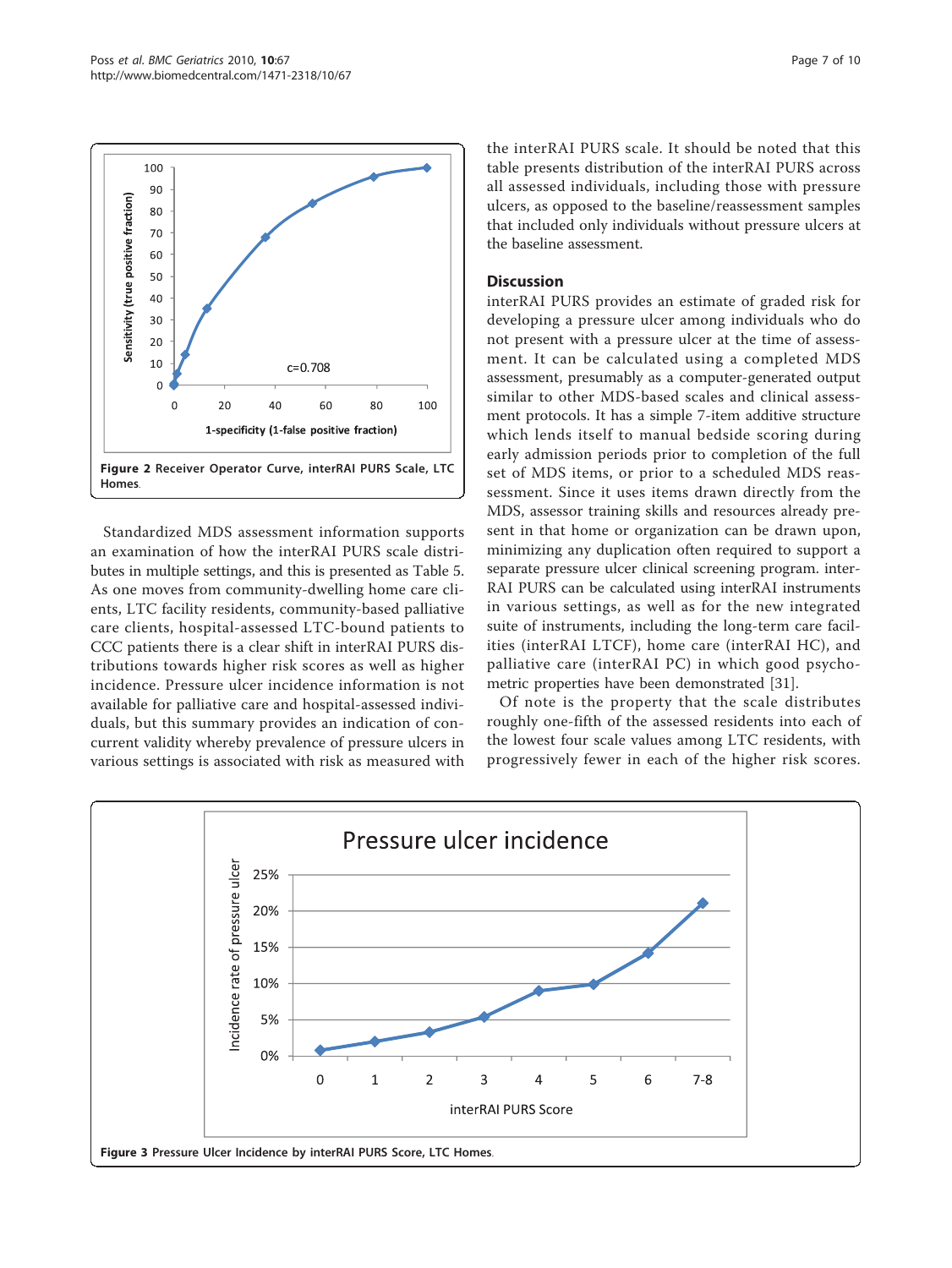| interRAI PURS<br>Score             | Home<br>Care | Long-Term<br>$Care*$ | <b>Community Palliative</b><br>Care | <b>Acute Hospital</b><br>(Alternate Level of Care) | <b>Complex Continuing</b><br>Care |
|------------------------------------|--------------|----------------------|-------------------------------------|----------------------------------------------------|-----------------------------------|
| 0                                  | 29.3%        | 19.0%                | 14.3%                               | 18.6%                                              | 6.3%                              |
|                                    | 40.8%        | 19.9%                | 30.9%                               | 26.7%                                              | 14.1%                             |
|                                    | 19.6%        | 17.0%                | 29.1%                               | 20.1%                                              | 17.6%                             |
|                                    | 6.9%         | 25.1%                | 14.9%                               | 17.1%                                              | 23.7%                             |
| 4                                  | 2.5%         | 10.7%                | 7.0%                                | 10.4%                                              | 21.9%                             |
| 5                                  | 0.7%         | 6.0%                 | 1.9%                                | 4.7%                                               | 11.5%                             |
| 6                                  | 0.2%         | 1.6%                 | 1.5%                                | 1.8%                                               | 3.8%                              |
| $7 - 8$                            | 0.1%         | 0.6%                 | 0.5%                                | 0.7%                                               | 1.1%                              |
| Proportion with any pressure ulcer | 3.8%         | 8.0%                 | 9.8%                                | 15.5%                                              | 27.3%                             |

<span id="page-7-0"></span>Table 5 interRAI PURS Distribution and Pressure Ulcer Prevalence in Various Settings, Ontario 2002-7

\*cross-sectional sample, differs from baseline/reassessment sample used in scale derivation

This makes it possible to identify increasingly rare individuals at the highest level of risk. Identification of such individuals may add clinical value, as pressure ulcer risk is associated with high need for care due to functional deficits [[32\]](#page-9-0).

The ability of interRAI PURS to predict individuals at higher risk of a new pressure ulcer could not be directly compared to established instruments such as the Braden Scale from data available in this study, since the concurrent Braden and MDS observations were too few to establish stable estimates for pressure ulcer incidence. However, by constructing a cross-walk of the Braden Scale using evidence from the small matched dataset, a much larger sample of MDS assessments could be employed. Clinical expert input was used to guide the choice of domain areas and items, and hence the process aimed to strike a balance between evidence available in the data and in the clinical literature. While the Braden cross-walk using MDS items was informative, it was not pursued due to the failure of two of the six Braden domains to predict new pressure ulcers in the MDS data, along with the superior performance of interRAI PURS.

Given that the starting point of this work was the Braden scale, it is notable that of its six sub-scales, many have parallels in interRAI PURS: mobility (walking); nutrition (weight loss); friction/shear (bed mobility). As well, shortness of breath can be related to the Braden Scale activity domain. The sensory perception sub-scale of the Braden Scale does not have an analogous item in interRAI PURS. Also, two items in interRAI PURS do not match to an analogous domain in the Braden: daily pain and history of resolved pressure ulcer, although both are described in the literature as risk factors for pressure ulcer development [\[33,34\]](#page-9-0).

Several considerations need to be observed from a clinical perspective with any summary scale such as the interRAI PURS. The quality of contributing items can be dependent on the skill of the assessor, and consistent

training and monitoring of MDS assessment skills are important. The administration of interRAI PURS as close to the admission as possible, along with reassessment conditioned on baseline risk and clinical change (not merely when the next MDS quarterly assessment is due) are also central to an effective pressure ulcer program. RAPs provide clinicians with a structured, problem and prevention-oriented approach to care planning for potential or actual problems, such as pressure ulcers, and may be used along with summary scales such as interRAI PURS to guide care planning and targeting of pressure ulcer program activities. Longitudinal change in interRAI PURS score should also be tracked to signal changes in care plans. interRAI PURS, like any automated scale, should be used to support but not replace clinical judgment.

interRAI PURS may be used clinically both as an automated output from a computer-entered MDS assessment, as well as from a manually completed bedside form. Next steps will need to evaluate how interRAI PURS performs as a clinical tool, considering both usability and clinical outcomes at the bedside. In Ontario, a collaborative pressure ulcer awareness program in LTC homes is underway that will be evaluating both interRAI PURS and the process of its implementation. While the interRAI PURS has been shown to identify individuals more likely to develop a pressure ulcer in the future, it cannot be assumed that its use as a clinical indicator to guide practice will reduce the incidence of pressure ulcers. In fact, there is a lack of high quality evidence of clinical effectiveness for any risk scale of this kind [[27\]](#page-9-0). Randomized controlled trial quality studies would be required to show that assessing pressure ulcer risk is more than a burden to care staff. However, with risk assessment firmly established in clinical practice, the interRAI PURS can reduce duplication in this assessment burden.

Of note in this study is the low reported prevalence of pressure ulcers in the long-term care sample, at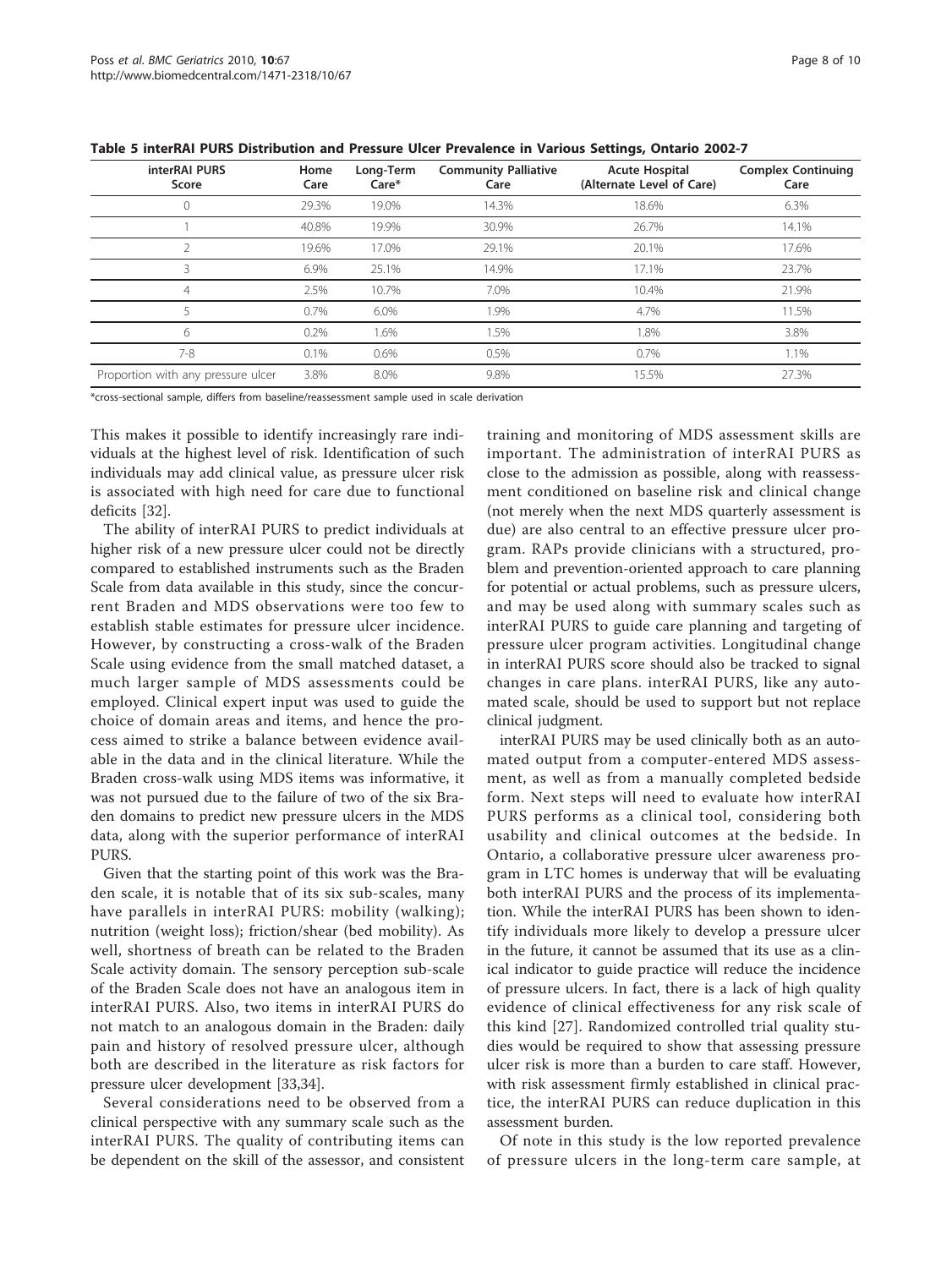<span id="page-8-0"></span>8.4%. While this falls near the lower boundary of reported rates, it may underreport some residents with pressure ulcers, in particular Stage 1 ulcers. This is not entirely surprising as detection of Stage 1 types can be problematic [[35](#page-9-0)]. In addition to basic issues of detection and recording, the 3-month interval of the MDS data will tend to under-report new pressure ulcers, as some will occur and subsequently heal before the new assessment look-back window, and risk factors may also change during this time. This work uses secondary data not explicitly collected for this purpose, and while data quality has generally been found to be good in jurisdictions like Ontario where MDS implementation was planned and supported [19], there is of course some degree of imprecision in measurement of both pressure ulcer and risk factors. However, these errors tend to attenuate associations in the data, supporting the robustness of results found. There is likely a bias in the data towards under-reporting the least important wounds (pressure ulcers quickly healed, minor stage 1 pressure ulcers); whether these types of individuals have distinct risk factors is unknown, but it is likely that measured risk factors operate in a similar fashion to those experiencing more severe pressure ulcers.

## Conclusions

This study provides a new application for MDS data to support interventions aimed at targeting care for those at risk of developing pressure ulcers. The reduction of assessment burden achieved by harmonizing the risk assessment with the MDS and the ability to derive this scale in multiple service settings make interRAI PURS an attractive scale for system-wide approaches to pressure ulcer reduction strategies.

#### Acknowledgements

The authors wish to thank: Tim Burns, Director Performance Improvement and Compliance Branch, Ontario Ministry of Health and Long-Term Care, and his team for their support of this initiative; Heather McConnell of the Registered Nurses Association of Ontario; Eileen Patterson of the Ontario Health Quality Council; and The Ontario long-term care homes whose work made the data for this research possible.

#### Author details

<sup>1</sup>Department of Health Studies and Gerontology, University of Waterloo, Waterloo, ON, Canada. <sup>2</sup>Department of Primary Care Internal Medicine, Fletcher Allen Health Care, Burlington, VT, USA. <sup>3</sup>The Faculty of Health Sciences, The University of Western Ontario, London, ON, Canada. <sup>4</sup>Canadian Association of Wound Care, Toronto, ON, Canada. <sup>5</sup>Fairmount Home, Glenburnie, ON, Canada. <sup>6</sup>Ontario Ministry of Health and Long-Term Care, Toronto, ON, Canada. <sup>7</sup>Homewood Research Institute, Guelph, ON, Canada.

#### Authors' contributions

All authors participated in the conception and planning of the study. JP led the data management and analysis with valuable assistance in securing data from SM and her team at the Ontario Ministry of Health and Long-Term Care. All authors contributed to the drafting and revisions of the manuscript. All authors have read and approved the final manuscript.

#### Competing interests

The authors declare that they have no competing interests.

Received: 30 April 2010 Accepted: 20 September 2010 Published: 20 September 2010

#### References

- 1. Abel RL, Warren K, Bean G, Gabbard B, Lyder CH, Bing M, McCauley C: [Quality improvement in nursing homes in Texas: results from a pressure](http://www.ncbi.nlm.nih.gov/pubmed/15894247?dopt=Abstract) [ulcer prevention project.](http://www.ncbi.nlm.nih.gov/pubmed/15894247?dopt=Abstract) J Am Med Dir Assoc 2005, 6(3):181-188.
- Brandeis GH, Ooi WL, Hossain M, Morris JN, Lipsitz LA: [A longitudinal study](http://www.ncbi.nlm.nih.gov/pubmed/8144823?dopt=Abstract) [of risk factors associated with the formation of pressure ulcers in](http://www.ncbi.nlm.nih.gov/pubmed/8144823?dopt=Abstract) [nursing homes.](http://www.ncbi.nlm.nih.gov/pubmed/8144823?dopt=Abstract) J Am Geriatr Soc 1994, 42(4):388-393.
- 3. Bergstrom N, Braden B, Kemp M, Champagne M, Ruby E: [Multi-site study](http://www.ncbi.nlm.nih.gov/pubmed/8537586?dopt=Abstract) [of incidence of pressure ulcers and the relationship between risk level,](http://www.ncbi.nlm.nih.gov/pubmed/8537586?dopt=Abstract) [demographic characteristics, diagnoses, and prescription of preventive](http://www.ncbi.nlm.nih.gov/pubmed/8537586?dopt=Abstract) [interventions.](http://www.ncbi.nlm.nih.gov/pubmed/8537586?dopt=Abstract) J Am Geriatr Soc 1996, 44(1):22-30.
- 4. Bergstrom N, Braden BJ, Laguzza A, Holman V: [The Braden Scale for](http://www.ncbi.nlm.nih.gov/pubmed/3299278?dopt=Abstract) [Predicting Pressure Sore Risk.](http://www.ncbi.nlm.nih.gov/pubmed/3299278?dopt=Abstract) Nurs Res 1987, 36(4):205-210.
- 5. Risk assessment & prevention of pressure ulcers. Toronto (ON): RNAO Registered Nurses Association of Ontario 2005, 80.
- 6. Powers GC, Zentner T, Nelson F, Bergstrom N: [Validation of the mobility](http://www.ncbi.nlm.nih.gov/pubmed/15385871?dopt=Abstract) [subscale of the Braden Scale for predicting pressure sore risk.](http://www.ncbi.nlm.nih.gov/pubmed/15385871?dopt=Abstract) Nurs Res 2004, 53(5):340-346.
- 7. Sharp CA, McLaws ML: [Estimating the risk of pressure ulcer development:](http://www.ncbi.nlm.nih.gov/pubmed/17199769?dopt=Abstract) [is it truly evidence based?](http://www.ncbi.nlm.nih.gov/pubmed/17199769?dopt=Abstract) Int Wound J 2006, 3(4):344-353.
- 8. Defloor T, Grypdonck MF: [Pressure ulcers: validation of two risk](http://www.ncbi.nlm.nih.gov/pubmed/15707448?dopt=Abstract) [assessment scales.](http://www.ncbi.nlm.nih.gov/pubmed/15707448?dopt=Abstract) J Clin Nurs 2005, 14(3):373-382.
- 9. Perneger TV, Rae AC, Gaspoz JM, Borst F, Vitek O, Heliot C: [Screening for](http://www.ncbi.nlm.nih.gov/pubmed/12007553?dopt=Abstract) [pressure ulcer risk in an acute care hospital: development of a brief](http://www.ncbi.nlm.nih.gov/pubmed/12007553?dopt=Abstract) [bedside scale.](http://www.ncbi.nlm.nih.gov/pubmed/12007553?dopt=Abstract) J Clin Epidemiol 2002, 55(5):498-504.
- 10. Braden B, Bergstrom N: [A conceptual schema for the study of the](http://www.ncbi.nlm.nih.gov/pubmed/3643620?dopt=Abstract) [etiology of pressure sores.](http://www.ncbi.nlm.nih.gov/pubmed/3643620?dopt=Abstract) Rehabil Nurs 1987, 12(1):8-12.
- 11. European Pressure Ulcer Advisory Panel and National Pressure Ulcer Advisory Panel. Prevention and treatment of pressure ulcers: quick reference guide. Washington DC: National Pressure Ulcer Advisory Panel 2009.
- 12. Lyder CH, Shannon R, Empleo-Frazier O, McGeHee D, White C: [A](http://www.ncbi.nlm.nih.gov/pubmed/11993061?dopt=Abstract) [comprehensive program to prevent pressure ulcers in long-term care:](http://www.ncbi.nlm.nih.gov/pubmed/11993061?dopt=Abstract) [exploring costs and outcomes.](http://www.ncbi.nlm.nih.gov/pubmed/11993061?dopt=Abstract) Ostomy Wound Manage 2002, 48(4):52-62.
- 13. Zimmerman DR, Karon SL, Arling G, Clark BR, Collins T, Ross R, Sainfort F: [Development and testing of nursing home quality indicators.](http://www.ncbi.nlm.nih.gov/pubmed/10151883?dopt=Abstract) Health Care Financ Rev 1995, 16(4):107-127.
- 14. Lynn J, West J, Hausmann S, Gifford D, Nelson R, McGann P, Bergstrom N, Ryan JA: [Collaborative clinical quality improvement for pressure ulcers in](http://www.ncbi.nlm.nih.gov/pubmed/17714457?dopt=Abstract) [nursing homes.](http://www.ncbi.nlm.nih.gov/pubmed/17714457?dopt=Abstract) J Am Geriatr Soc 2007, 55(10):1663-1669.
- 15. Morris JN, Hawes C, Fries BE, Phillips CD, Mor V, Katz S, Murphy K, Drugovich ML, Friedlob AS: [Designing the national resident assessment](http://www.ncbi.nlm.nih.gov/pubmed/2354790?dopt=Abstract) [instrument for nursing homes.](http://www.ncbi.nlm.nih.gov/pubmed/2354790?dopt=Abstract) Gerontologist 1990, 30(3):293-307.
- 16. Vap PW, Dunaye T: [Pressure ulcer risk assessment in long-term care](http://www.ncbi.nlm.nih.gov/pubmed/11249268?dopt=Abstract) [nursing.](http://www.ncbi.nlm.nih.gov/pubmed/11249268?dopt=Abstract) Journal of Gerontological Nursing 2000, 26(6):37-45.
- 17. Zulkowski K: Construct validity of Minimum Data Set items within the context of the Braden Conceptual Schema. Ostomy Wound Management 1998, 44(10):36-40.
- 18. Bergstrom N, Horn SD, Smout RJ, Bender SA, Ferguson ML, Taler G, Sauer AC, Sharkey SS, Voss AC: [The National Pressure Ulcer Long-Term](http://www.ncbi.nlm.nih.gov/pubmed/16181171?dopt=Abstract) [Care Study: outcomes of pressure ulcer treatments in long-term care.](http://www.ncbi.nlm.nih.gov/pubmed/16181171?dopt=Abstract) Journal of the American Geriatrics Society 2005, 53(10):1721-1729
- 19. Poss J, Jutan N, Hirdes J, Fries B, Morris J, Teare G, Reidel K: [A review of](http://www.ncbi.nlm.nih.gov/pubmed/18814426?dopt=Abstract) [evidence on the reliability and validity of Minimum Data Set data.](http://www.ncbi.nlm.nih.gov/pubmed/18814426?dopt=Abstract) Healthcare Management Forum 2008, 21(1).
- 20. RAI MDS 2.0 and RAPs Canadian Version: User's Manual. Ottawa: Canadian Institute for Health Information (CIHI) 2005.
- 21. Brandeis GH, Berlowitz DR, Hossain M, Morris JN: [Pressure ulcers: the](http://www.ncbi.nlm.nih.gov/pubmed/8696573?dopt=Abstract) [Minimum Data Set and the Resident Assessment Protocol.](http://www.ncbi.nlm.nih.gov/pubmed/8696573?dopt=Abstract) Adv Wound Care 1995, 8(6):18-25.
- 22. Fries B, Morris J, Bernabei R, Finne-Soveri H, Hirdes J: Rethinking the Resident Assessment Protocols. J Am Geriatr Soc 2007, 54(4):1139-1140.
- The Integrated Suite of Instruments interRAI. [[http://www.interrai.org/](http://www.interrai.org/section/view/?fnode=38) [section/view/?fnode=38](http://www.interrai.org/section/view/?fnode=38)].